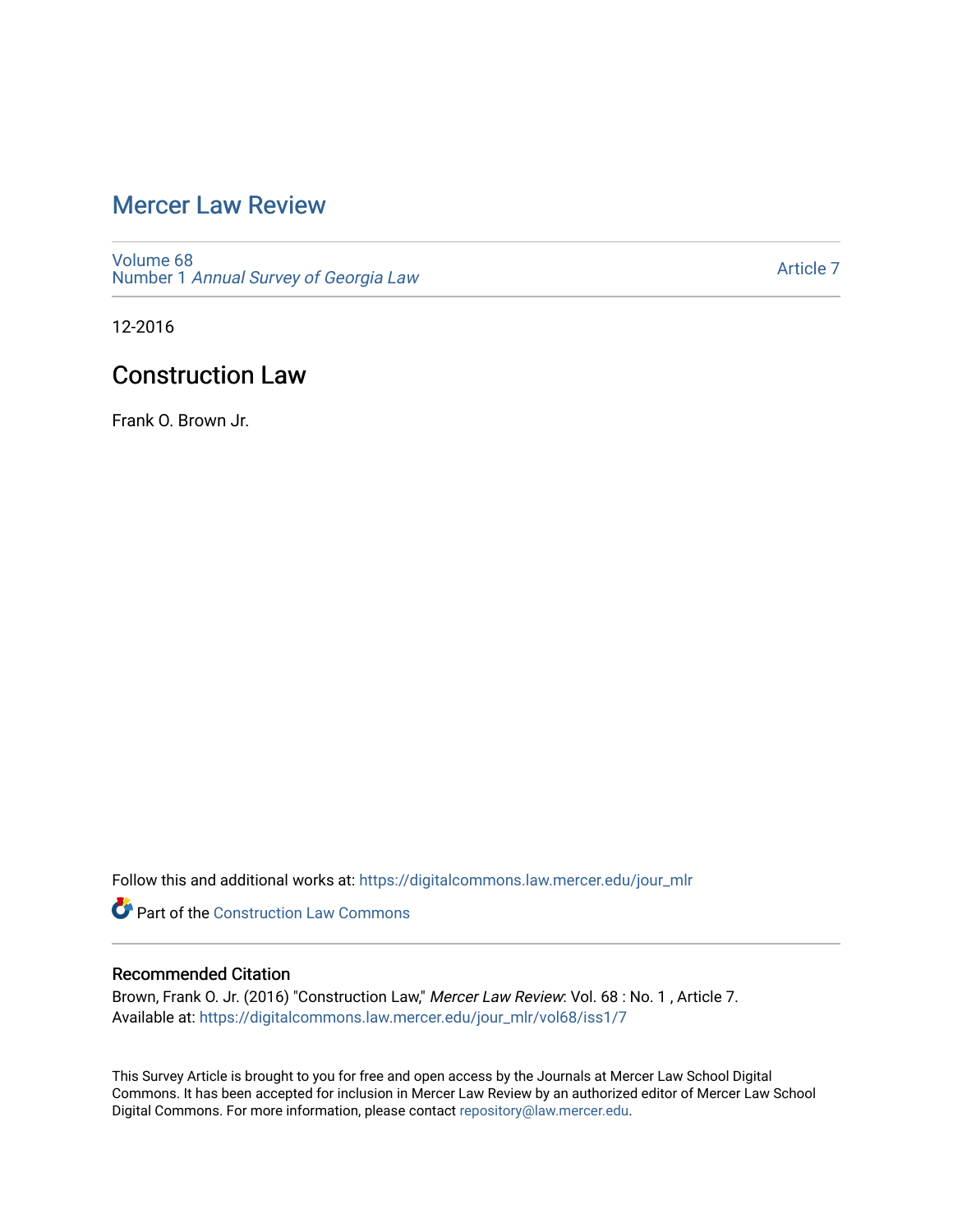# **Construction Law**

# **by Frank 0. Brown, Jr.\***

### **I.** INTRODUCTION

This Article focuses on noteworthy opinions **by** Georgia appellate courts between June **1, 2015** and May **31, 2016** relevant to the practice of construction law and on an important amendment to Official Code of Georgia Annotated **(O.C.G.A.)** section **13-8-2,1** expanding its anti-indemnity provisions.

#### **II.** COMMERCIAL **GENERAL** LIABILITY **INSURANCE**

#### *A. Additional Insured Claims*

The issue of first impression in *Auto Owners Insurance Co. v. Gay Construction Co.*<sup>2</sup> was whether the general contractor's scope of work or its subcontractor's scope of work should be considered when determining if standard business risk exclusions apply to the general contractor's firstparty claim as an additional insured against the subcontractor's commercial general liability **policy. <sup>3</sup>**

The general contractor, Gay Construction Company **(GCC),** contracted to build an elevated terrace in Piedmont Park. Gunby Construction (Gunby) subcontracted to pour the concrete for the terrace floor. Dai-Cole Waterproofing Company, Inc. (Dai-Cole) subcontracted to install a waterproofing membrane and a drainage mat to prevent leakage into the areas under the terrace. Shortly after completion of the work, water began leaking into those areas. **GCC** determined the leak was caused **by** the improper application of the waterproofing membrane. When **GCC** could not get Dai-Cole to address the problem, **GCC** did so. Specifically, **GCC** removed the terrace's top concrete slab and drainage mat, repaired

<sup>\*</sup> Shareholder in the firm of Weissman, **P.C.,** Atlanta, Georgia. General Counsel for Greater Atlanta Home Builders Association, Inc. Rhodes College (B.A., **1976);** Emory University School of Law **(J.D., 1979).** Member, State Bar of Georgia.

**<sup>1.</sup> O.C.G.A. § 13-8-2** (Supp. **2016).**

<sup>2.</sup> **332** Ga. **App. 757, 774 S.E.2d 798 (2015).**

*<sup>3.</sup> Id.* at **761, 774 S.E.2d** at **801.**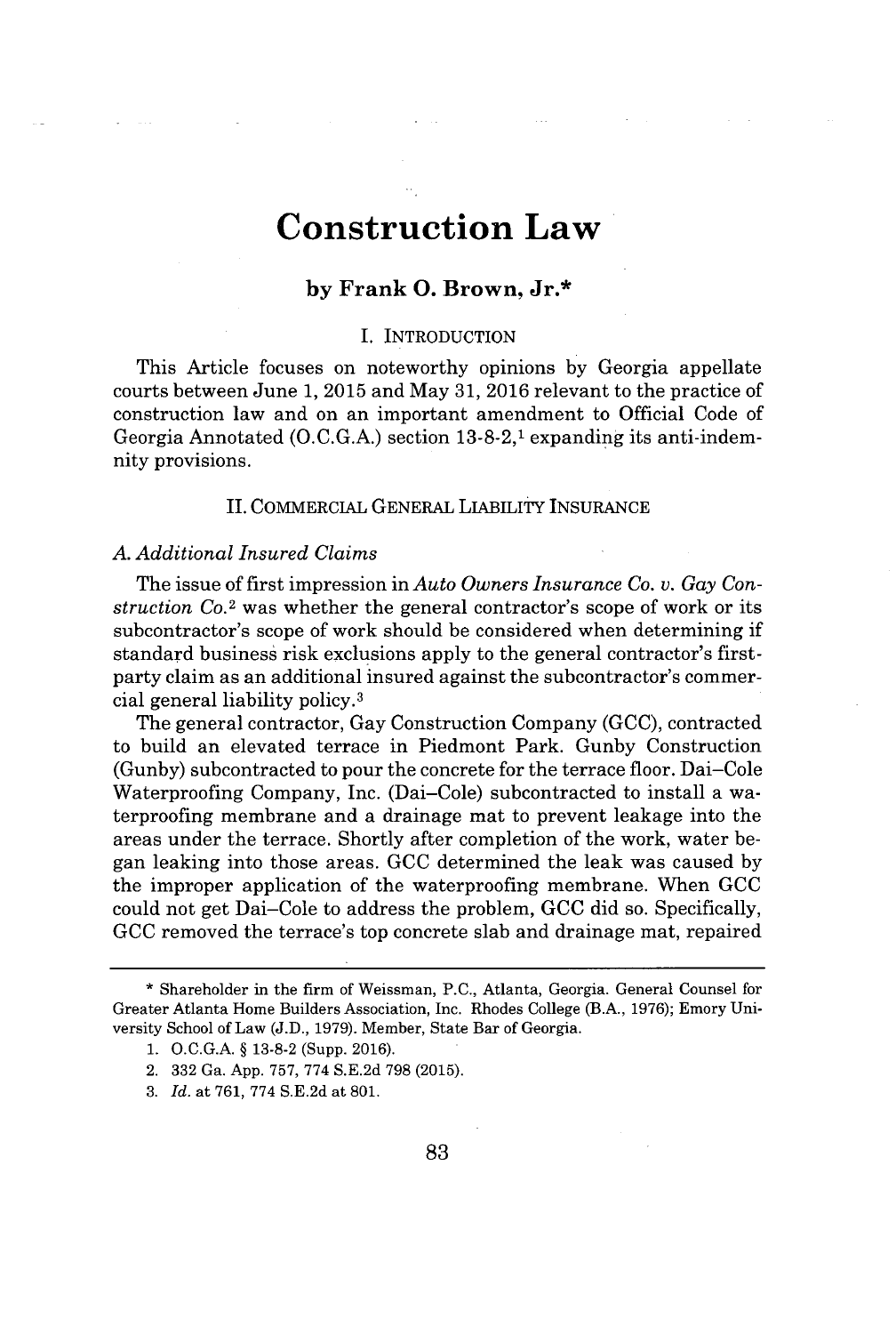and replaced the waterproofing membrane, replaced the top concrete slab, repaired the underside of the slab, repainted the underside of the slab to cover water stains, and replaced a light fixture that was damaged as a result of the water infiltration. As an additional insured under Dai-Cole's commercial general liability policy, **GCC** then sued Auto Owners Insurance Company (Auto Owners) to recover the costs **GCC** had incurred in performing the work. Auto Owners filed a motion for summary judgment, contending that standard business risk exclusions applied to all of GCC's work, not just the work performed **by** Dai-Cole, and therefore none of the claims were covered **by** the policy. The trial court denied the motion but granted a certificate of immediate review. <sup>4</sup>

The Georgia Court of Appeals reversed, holding that the business risk exclusions applied to all of GCC's work.<sup>5</sup> The court reasoned in part that to hold otherwise would mean that **GCC** had greater coverage under the Auto Owners policy than Dai-Cole and would effectively require Auto Owners to financially guarantee Dai-Cole's work.<sup>6</sup>

# *B. Mold Claim Exclusions*

*Dolan v. Auto Insurance Co.7* involved a declaratory judgment action filed **by** a commercial general liability insurer for a determination of coverage for claims **by** homeowners allegedly arising out of the negligent replacement **by** the insured contractor of duct work for an air conditioning unit.<sup>8</sup> The insurer contended that the homeowners' claims for property damage were barred **by** an exclusion for property damage to "[t]hat particular part of real property on which any insured or any contractors or subcontractors working directly or indirectly on your behalf are performing operations, if the 'property damage' arises out of those operations **. . . ."@** The Georgia Court of Appeals reversed the trial court's grant of summary judgment on this ground, reasoning that this exclusion, with its present tense language "are performing," applied only to work being performed and not to the contractor's work that had already been completed.<sup>10</sup>

The trial court's grant of summary judgment was also based on an exclusion for property damage to "[t]hat particular part of any property that

*<sup>4.</sup> Id.* at **757-59, 774 S.E.2d** at **798-800.**

**<sup>5.</sup>** *Id.* at **762, 774 S.E.2d** at **801-02.**

*<sup>6.</sup> Id.* at **762, 774 S.E.2d** at **801.**

**<sup>7. 333</sup>** *Ga.* **App. 601, 773 S.E.2d 789 (2015).**

**<sup>8.</sup>** *Id.* at **601, 773 S.E.2d** *at* **790.**

**<sup>9.</sup>** *Id. at* **602, 773 S.E.2d** *at* **791.**

**<sup>10.</sup>** *Id. at* 604-05, **773 S.E.2d** *at* **792.**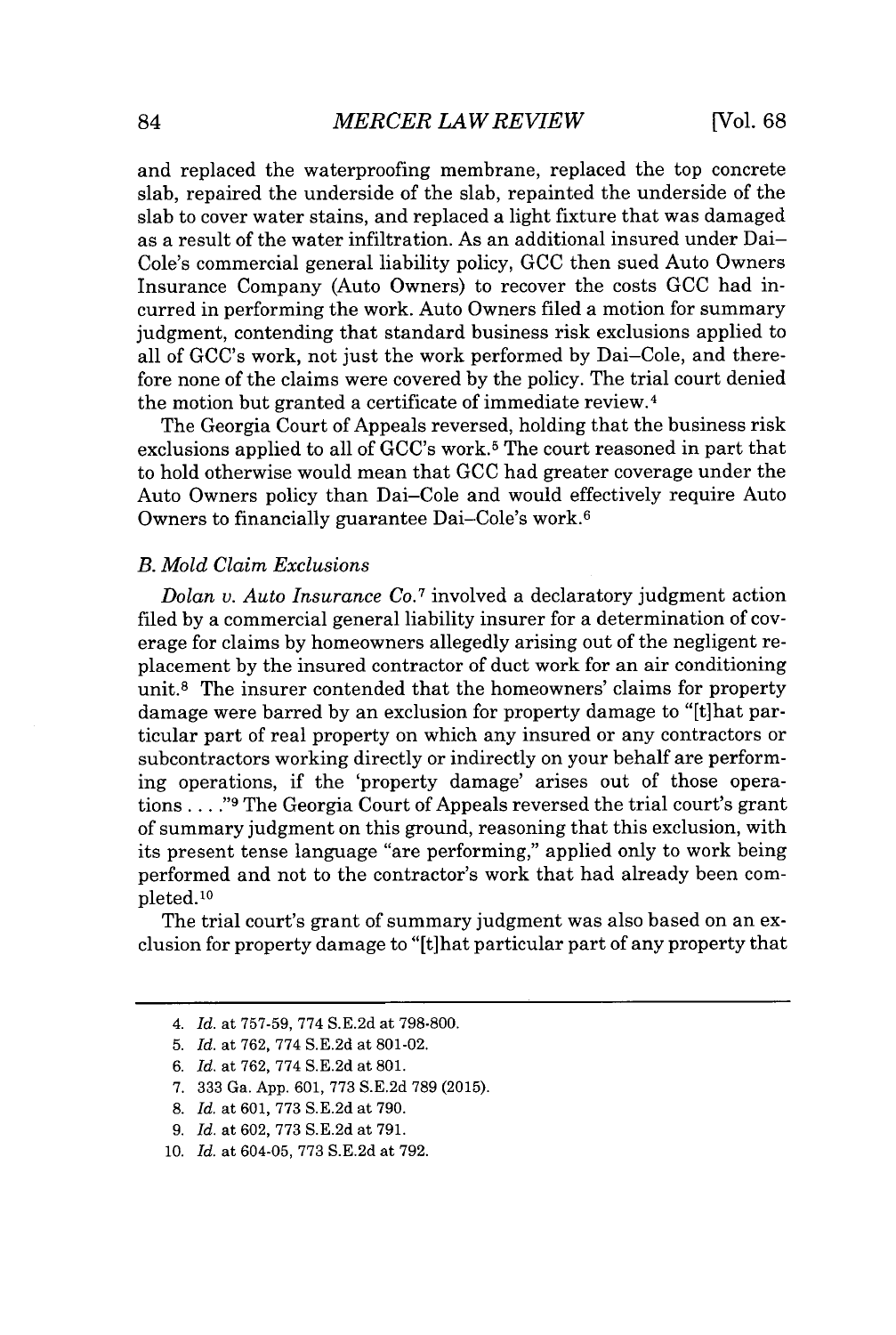must be restored, repaired or replaced because 'your work' was incorrectly performed on **it."11** The policy expressly stated, however, "this exclusion does not apply to 'property damage' included in the 'productscompleted operation hazard," $^{12}$  which the policy defined "as property damage or bodily injury occurring away from property owned **by** [the contractor] and 'arising out of **.** . **.** [the contractor's] work **.** . **.** when all the work to be done at the *job* site has been completed."<sup>13</sup> On appeal, the court reversed, holding that because the record established all of the contractor's work had been completed prior to the damage, the work fell within the products-completed operation hazard exception to this exclusion. <sup>14</sup>

On appeal, the homeowners also argued the trial court erred in ruling the "Fungi Endorsement" excluded coverage for their claims for bodily injury because that endorsement did not apply to claims falling within the products-completed operations aggregate. The court disagreed, reasoning that such claims did fall within the aggregate.<sup>15</sup>

#### *C. Notice to Excess Insurer*

*Plantation Pipe Line Co. v. Stonewall Insurance Co.16* is a helpful reminder of the importance of promptly notifying excess insurers of potential claims and maintaining a complete record of insurance policies. The "occurrence" at issue took place in **1976,** when it was discovered that fuel had leaked from a Plantation Pipe Line Company (Plantation) pipeline. Plantation immediately repaired the pipeline. About thirty years later, in April **2007,** Plantation discovered contaminated soil, which was traced to the April **1976** leak.<sup>17</sup>Three years later, Plantation sent written notice to Stonewall Insurance Company (Stonewall) that its excess policy would likely be implicated **by** third-party claims arising from the contamination discovered in April **2007.** Stonewall responded that Plantation's notice was not prompt as required **by** its policy and denied coverage. Plantation then filed suit against Stonewall. The trial court granted Stonewall's motion for summary judgment based on its notice defense, and it denied Plantation's motion for summary judgment on that defense. **<sup>18</sup>**

- **11.** *Id.* at **602, 773 S.E.2d** at **791.**
- 12. *Id.*
- **13.** *Id.* at **603, 773 S.E.2d** at **791.**
- 14. *Id.* at **605, 773 S.E.2d** at **793.**
- **15.** *Id.* at **603, 773 S.E.2d** at **791.**
- **16. 335** Ga. **App. 302, 780 S.E.2d 501 (2015).**
- **17.** *Id.* at **303, 780 S.E.2d** at 504.
- **18.** *Id.* at **302-03, 780 S.E.2d** at 504.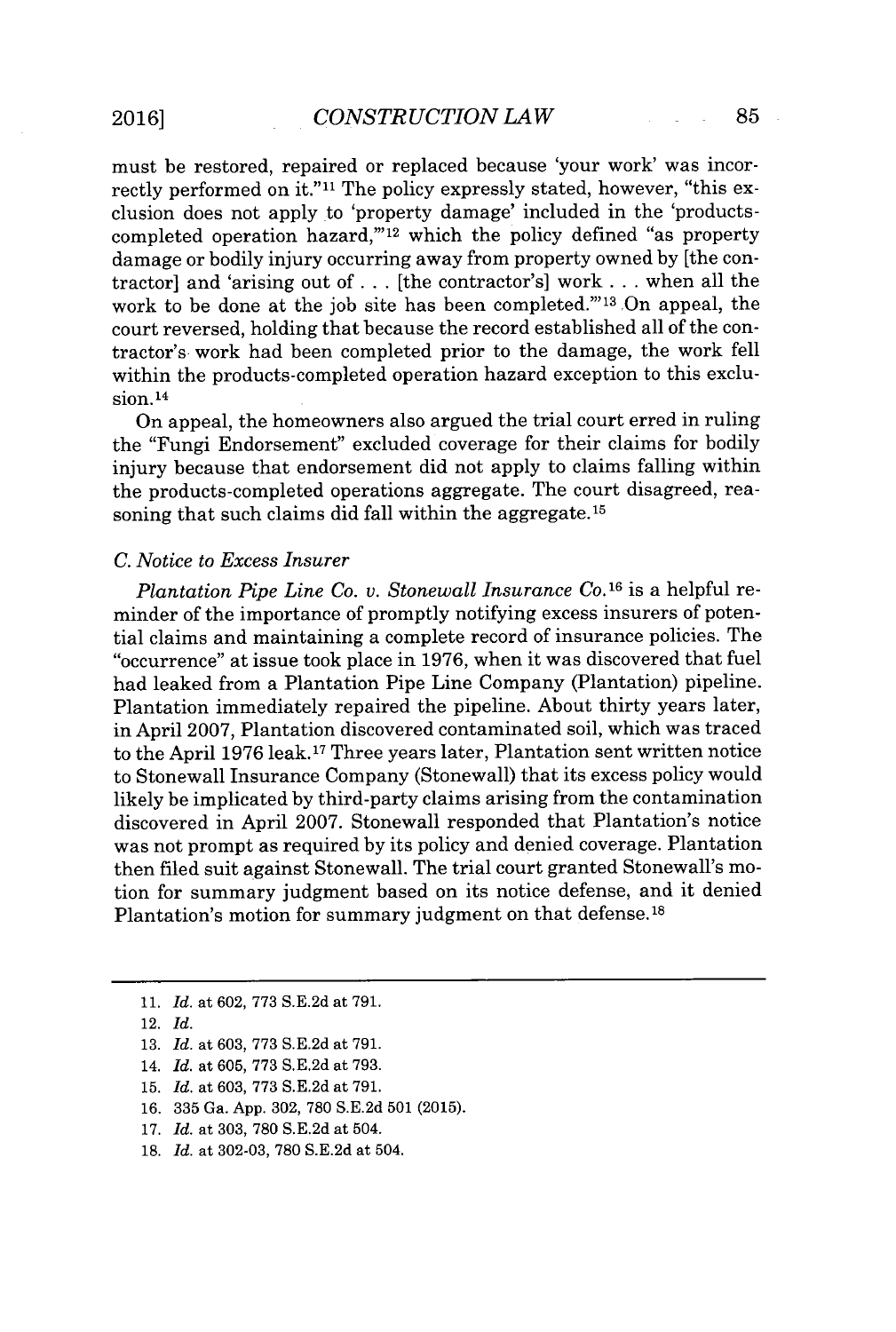On appeal, the Georgia Court of Appeals referenced a notice provision of the Stonewall policy that stated in part: "When an occurrence takes place which, in the opinion of the insured, involves or may involve liability on the part of the company, prompt written notice shall be given **by** or on behalf of the insured to the company or its authorized agents. **. . ."19** Under terms like this, the court reasoned, the insured's notice obligations are not triggered **by** the underlying occurrence, but rather **by** the insured's assessment of the likelihood that its liability will exceed the primary policy or lower tier excess coverage.<sup>20</sup> The court held that Plantation failed, as a matter of law, to provide prompt notice as required by the policy, because it did not provide notice to Stonewall until more than two years after Plantation had determined that its liability would likely exceed its underlying coverages. <sup>21</sup>

Plantation further contended that, even if its notice was untimely, it did not eliminate coverage under the Stonewall policy, because the policy did not expressly state that prompt notice was a condition precedent to coverage, and Stonewall was not prejudiced **by** the delay in notice. <sup>22</sup>Before addressing those specific arguments, the court noted several principles of Georgia law relating to late notice.<sup>23</sup> First, when possible, an insurance policy is construed to avoid forfeitures and to provide coverage.<sup>24</sup> Second, a notice provision that expressly states timely notice is a condition precedent to coverage is enforceable absent a showing of justification for late notice, and the insurer is not required to show actual harm from a delay in order to deny coverage.<sup>25</sup> Third, conversely, if timely notice is not an express condition precedent to coverage, untimely notice forfeits coverage only if the insurer demonstrates prejudice. <sup>26</sup>

The court held that, because the Stonewall policy notice provision did not expressly make compliance with that provision a condition precedent to coverage, the trial court erred in concluding that Stonewall was not required to show prejudice in order to deny coverage.<sup>27</sup> The court further held Stonewall's bare assertion that Plantation's untimely notice deprived Stonewall of an opportunity to investigate was insufficient to carry its burden on summary judgment of showing prejudice as a matter

- 22. *Id.* at **310, 780 S.E.2d** at **509.**
- **23.** *Id.*
- 24. *Id.*
- **25.** *Id.* at **311, 780 S.E.2d** at **509-10.**
- **26.** *Id.* at **311, 780 S.E.2d** at **510.**
- **27.** *Id.* at **313, 780 S.E.2d** at **511.**

**<sup>19.</sup>** *Id.* at 303-04, **780 S.E.2d** at **505.**

<sup>20.</sup> *Id.* at **306-07, 780 S.E.2d** at **506-07.**

<sup>21.</sup> *Id.* at **308-09, 780 S.E.2d** at **507-08.**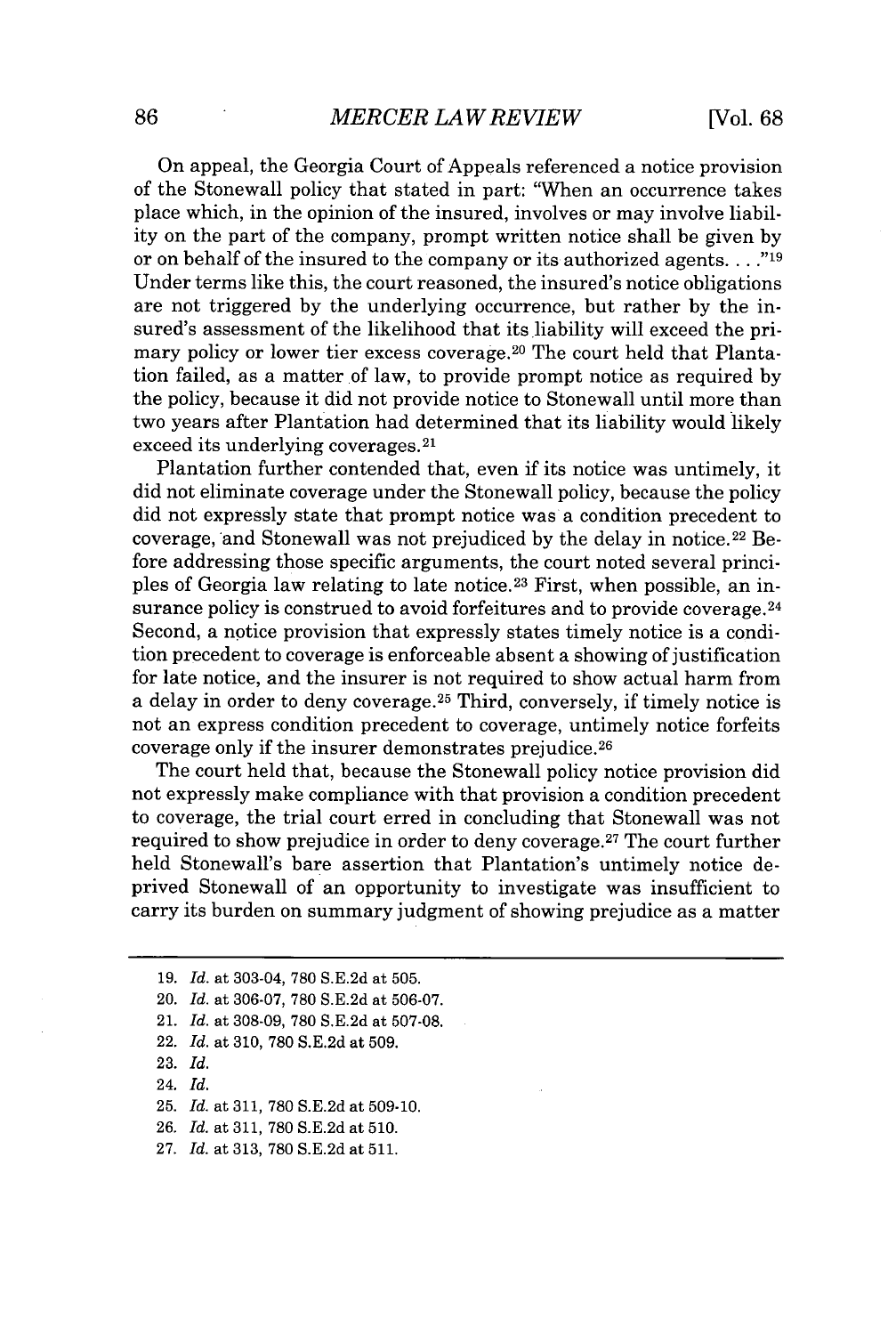of law. <sup>2</sup> 8 Based on the foregoing, the court concluded the trial court properly denied Plantation's motion for summary judgment but erred in granting Stonewall's motion for summary judgment. <sup>29</sup>

#### III. GEORGIA'S **FALSE** CLAIM **ACT**

Under certain circumstances, Georgia's Taxpayer Protection False Claim Act (Act)<sup>30</sup>allows a lawsuit to be brought **by** the state, local governments, and private persons against a person who made a false claim for money or property relating to certain state and local matters.<sup>31</sup> These claims can be made against public project contractors and subcontractors. The Act also includes the following anti-retaliation provision:

Any employee, contractor, or agent shall be entitled to all relief necessary to make that employee, contractor, or agent whole if that employee, contractor, or agent is discharged, demoted, suspended, threatened, harassed, or in any other manner discriminated against in the terms and conditions of employment because of lawful acts done **by** the employee, contractor, agent, or associated others in furtherance of a civil action under this Code section or other efforts to stop one or more violations of this article. <sup>32</sup>

The issue in *McKinney v. Fuciarelli<sup>33</sup>*was whether a tenured faculty member at Valdosta State University, who claimed to have been demoted and who asserted a claim under this anti-retaliation provision, was required **by** the Act to obtain the Georgia Attorney General's approval to pursue that claim. <sup>34</sup>The Georgia Supreme Court held that such approval was required **by** the clear wording of the Act. <sup>35</sup>

#### IV. ARBITRATION

### *A. Motion to Vacate Arbitration Award*

In *Atlanta Flooring Design Centers, Inc. v. R. G. Williams Construction,* Inc.,<sup>36</sup> the Georgia Court of Appeals addressed the validity of a subcontract provision stating: "Contractor and Subcontractor hereby expressly

**<sup>28.</sup>** *Id.* at 314, **780 S.E.2d** at **512.**

**<sup>29.</sup>** *Id.*

**<sup>30.</sup> O.C.G.A.** tit. **23** ch. **3** art. **6** (2014 **&** Supp. **2016).**

**<sup>31.</sup> O.C.G.A.** *§* **23-3-122** (2014 **&** Supp. **2016).**

**<sup>32.</sup> O.C.G.A.** *§* **23-3-122(1)(1).**

**<sup>33. 298</sup>** Ga. **873, 785 S.E.2d 861 (2016).**

<sup>34.</sup> *Id.* at **873, 785 S.E.2d** at **861-62.**

**<sup>35.</sup>** *Id.*

**<sup>36. 333</sup>** Ga. **App. 528, 773 S.E.2d 868 (2015).**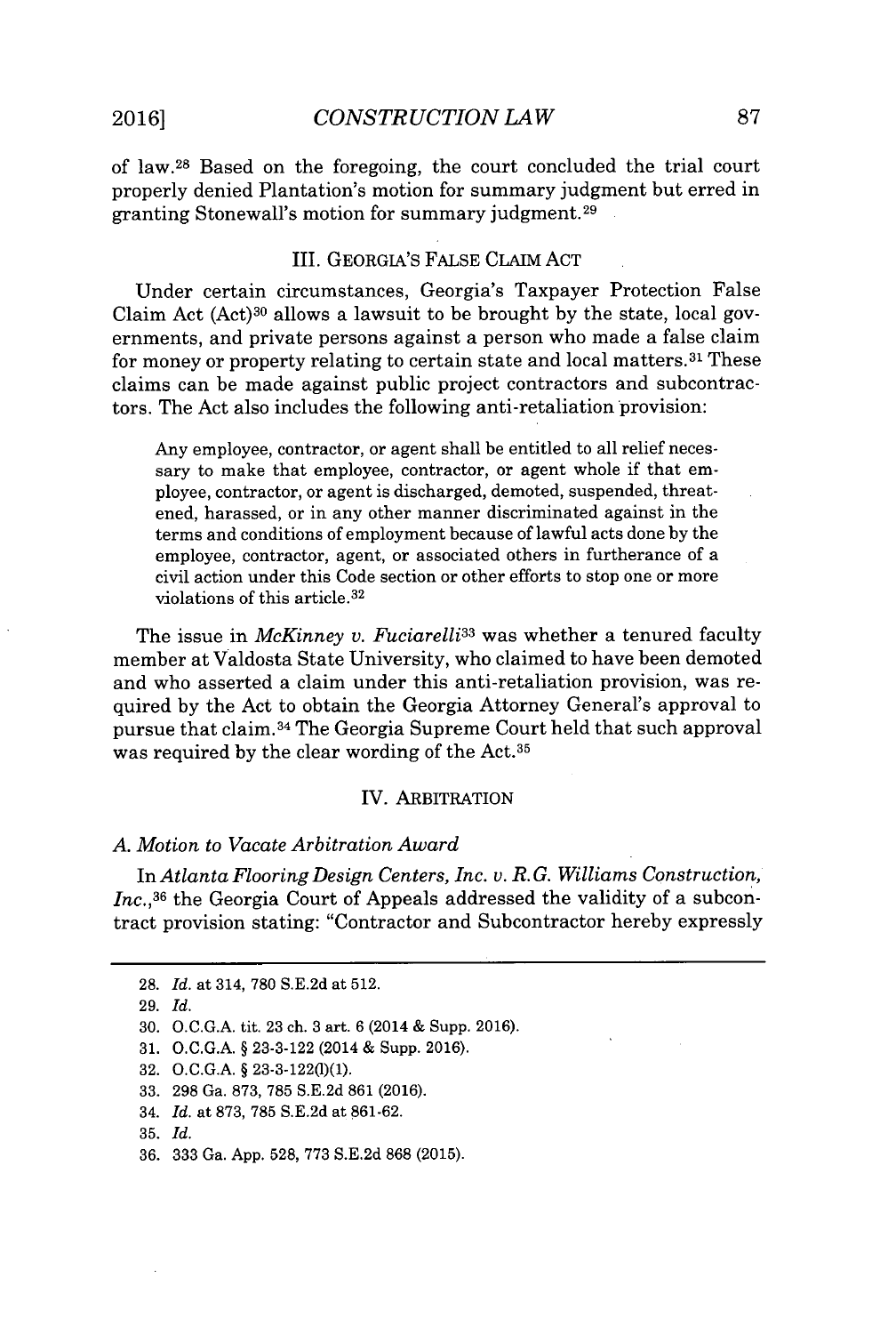agree not to challenge the validity of the arbitration or the award."<sup>37</sup> After an arbitration award was issued, the subcontractor filed a motion in court seeking to vacate the award under **O.C.G.A. §** 9-9-13(a),<sup>38</sup>in the Georgia Arbitration Act, alleging its rights were prejudiced in the arbitration on grounds set forth in **O.C.G.A. § 9-9-13(b).39** The trial court dismissed the motion to vacate because of the subcontract provision quoted above. <sup>40</sup>The court of appeals reversed, holding that the subcontract provision "conflicts with and frustrates Georgia public policy as expressed in the [Georgia Arbitration Code,]" and is therefore unenforceable.<sup>41</sup>

#### *B. Offer of Judgment in Arbitration Context*

*InAlessi v. Cornerstone Associates, Inc., <sup>42</sup>*the Georgia Court of Appeals addressed whether Georgia's offer-of-judgment statute, **O.C.G.A. § 9-11- 68,43** applies to an arbitration award. <sup>44</sup>Under that statute, a defendant may recover attorney fees and expenses incurred **by** or on his or her behalf after the rejection of a settlement offer **by** or on his or her behalf if the final judgment is no liability or is less than **75%** of the settlement offer.<sup>45</sup> Following the homeowner claimants' rejection of a \$3,000 settlement offer from the builder respondent, the arbitrator issued an award that granted no money to the homeowners.<sup>46</sup> The builder then filed a motion in court to confirm the arbitration award and a request in court under **O.C.G.A. § 9-11-68** for **\$67,268.41** in attorney fees and expenses incurred in the arbitration. $47$  The trial court granted the motion and request under **O.C.G.A. § 9-11-68.48** The court of appeals reversed, holding that **O.C.G.A. § 9-11-68** does not apply to arbitration proceedings. <sup>49</sup> According to the court, the fact that an arbitration award can be confirmed in court does not make it part of the judicial process.<sup>50</sup>

- 47. *Id.* at 492, **780 S.E.2d** at **16.**
- 48. *Id.*
- 49. *Id.* at 495, **780 S.E.2d** at **18-19.**
- **50.** *Id.* at 494, **780 S.E.2d** at **18.**

**<sup>37.</sup>** *Id.* at **528, 773 S.E.2d** at **869.**

**<sup>38.</sup> O.C.G.A. §** 9-9-13(a) **(2015).**

**<sup>39.</sup> O.C.G.A. § 9-9-13(b) (2015);** *Atlanta Flooring Design Ctrs.,* **333** Ga. **App.** at **528, 773 S.E.2d** at **869.**

<sup>40.</sup> *Atlanta Flooring Design Ctrs.,* **333** Ga. **App.** at **528, 773 S.E.2d** at **869.**

<sup>41.</sup> *Id.* at **530, 773 S.E.2d** at **870.**

<sup>42. 334</sup> Ga. **App.** 490, **780 S.E.2d 15 (2015).**

<sup>43.</sup> **O.C.G.A. § 9-11-68 (2015).**

<sup>44.</sup> *Alessi,* 334 Ga. **App.** at 492, **780 S.E.2d** at **16.**

<sup>45.</sup> **O.C.G.A. § 9-11-68.**

<sup>46.</sup> *Alessi,* 334 Ga. **App.** at 491, **780 S.E.2d** at **16.**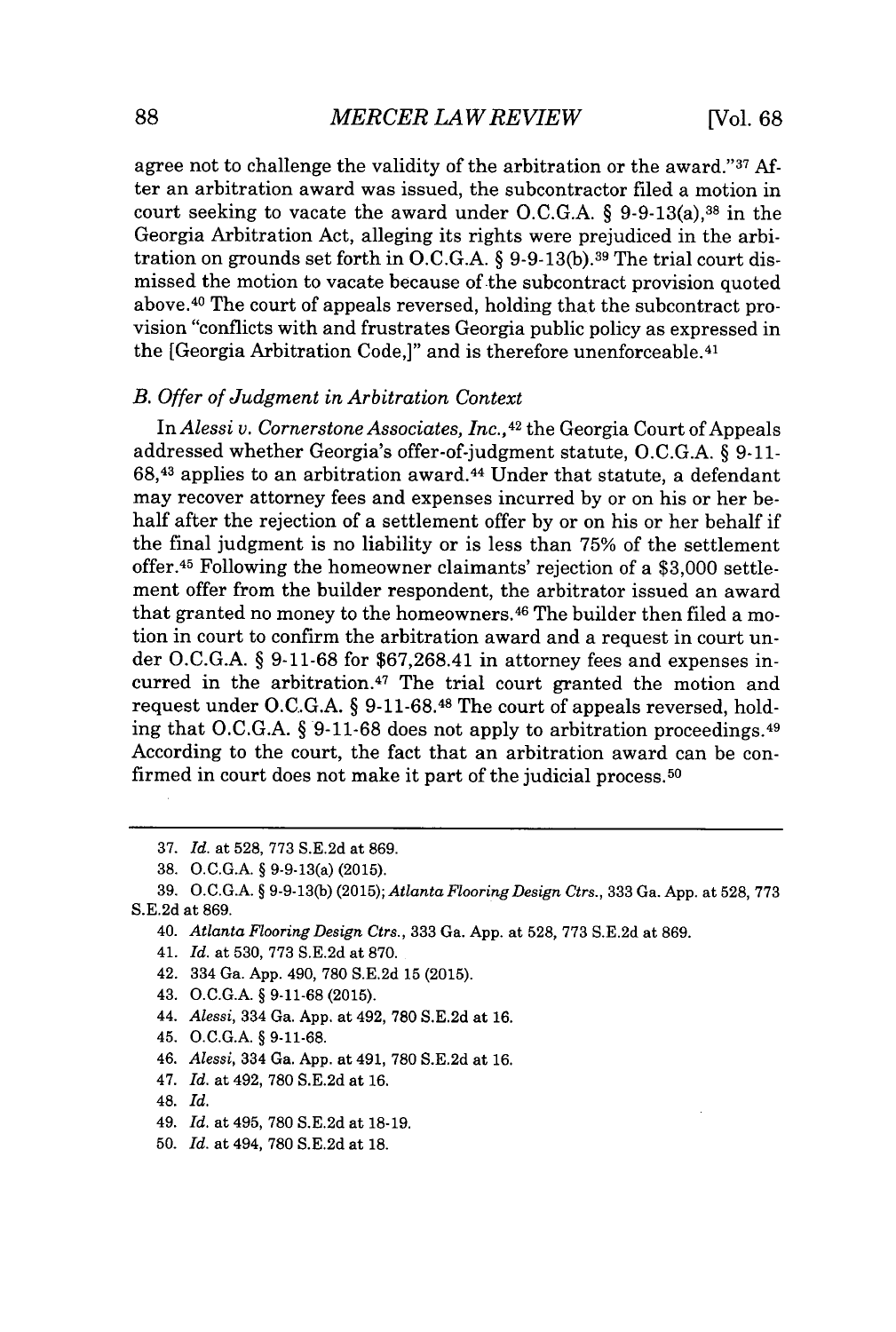### V. PAYMENT **AND** PERFORMANCE **BONDS**

#### *A. Bad Faith Penalties*

**A** key issue in *Choate Construction Co. v. Auto-Owners Insurance Co. 5 1* was whether Auto-Owners Insurance Company, the surety on payment and performance bonds, was liable under O.C.G.A. § 33-4-6(a)<sup>52</sup> for bad faith penalties for denial of Choate Construction Company's claim as the obligee under the bonds.<sup>5</sup> <sup>3</sup>**O.C.G.A. §** 33-4-6(a) states in relevant part:

In the event of a loss which is covered **by** a policy of insurance and the refusal of the insurer to pay the same within **60** days after a demand has been made **by** the holder of the policy and a finding has been made that such refusal was in bad faith, the insurer shall be liable to pay such holder, in addition to the loss, not more than **50** percent of the liability of the insurer for the loss or **\$5,000.00,** whichever is greater, and all reasonable attorney's fees for the prosecution of the action against the insurer.<sup>54</sup>

Because the Georgia Court of Appeals concluded the surety had reasonable grounds to contest if the bonds had been issued to the defaulting subcontractor, as opposed to another entity, it held that the surety was not liable under **O.C.G.A. §** 33-4-6(a).<sup>5</sup> 6

#### *B. Lack of Payment Bond*

In *City of College Park v. Sekisui SPR Americas, LLC,5<sup>6</sup>*the Georgia Court of Appeals addressed the trial court's grant of summary judgment on claims **by** a subcontractor against a city for amounts not being paid **by** the general contractor on a city project.<sup>57</sup> The subcontractor argued in part that the City of College Park (the City) was liable under **O.C.G.A. § 36-91-9158** because the City had not obtained a required payment bond or other substitute security. Affirming the trial court, the court of appeals rejected the subcontractor's argument because the project was an emergency, which is an exception to the City's liability under **O.C.G.A. § 36- 91-91.59** The subcontractor also asserted unjust enrichment, quantum

- **56. 331** Ga. **App.** 404, **771 S.E.2d 101 (2015).**
- **57.** *Id.* at 404-05, **771 S.E.2d** at 102.
- **58. O.C.G.A.** *§* **36-91-91** (2012).
- **59.** *College Park,* **331** Ga. **App.** at 408-09, **771 S.E.2d** at 104-05.

**<sup>51. 335</sup>** Ga. **App. 331, 779 S.E.2d** 465 **(2015).**

**<sup>52.</sup> O.C.G.A.** *§* 33-4-6(a) (2014 **&** Supp. **2016).**

**<sup>53.</sup>** *Choate Constr. Co.,* **335** Ga. **App.** at 340, **779 S.E.2d** at **471-72.**

<sup>54.</sup> **O.C.G.A.** *§* 33-4-6(a).

**<sup>55.</sup>** *Choate Constr. Co.,* **335** Ga. **App.** at 340, **779 S.E.2d** at 472.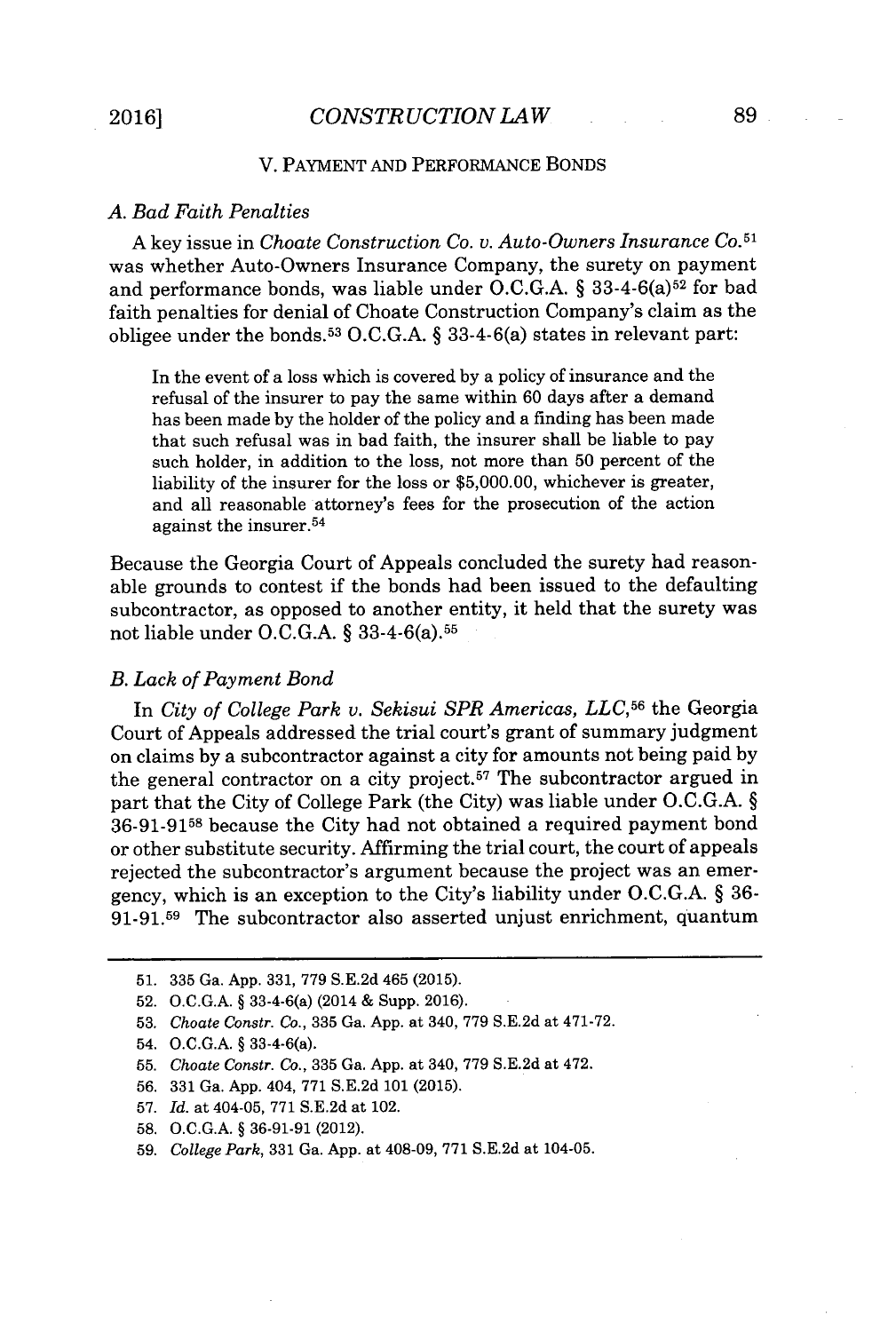# **90** *MERCER LAW REVIEW* [Vol. **68**

meruit, and implied obligation to pay claims against the City for the unpaid amounts. The City contended these claims were barred **by** the subcontractor's failure to give ante litem notice to the City under **O.C.G.A.** *§* **36-33-5.60** The court held that such notice was not required because **O.C.G.A.** *§* **36-33-5** plainly applies only to tort claims regarding personal injury or property damage.<sup>61</sup> The court nevertheless affirmed the grant of summary judgment in the City's favor on the unjust enrichment, quantum meruit, and implied obligation to pay claims, because it agreed with the City's contention that **O.C.G.A.** *§* **36-91-91** provided the sole possible remedy for the subcontractor against the City.<sup>62</sup>

### *VI.* CONTRIBUTION **AND** INDEMNIFICATION

Although *Hines v. Holland<sup>63</sup>*was not a construction case, it addressed contribution and indemnification claims, which are important in construction disputes. In *Hines,* a title insurer sued a closing attorney for professional negligence for failing to list an unsatisfied security deed of record on a title policy. The closing attorney, in turn, filed a third-party complaint against the title examiner who had failed to list the security deed on the title report to the closing attorney. The trial court dismissed the third-party complaint on the basis that the closing attorney could not seek indemnity or contribution from the title examiner.<sup>64</sup>

On appeal, the Georgia Court of Appeals stated that a third-party complaint under **O.C.G.A. §** 9-11-1465 must be based on secondary or derivative liability. Typically, the court explained, this means the third-party complaint must be based on indemnity, subrogation, contribution or warranty.<sup>66</sup> The court held the closing attorney could not assert a contribution claim because the right to contribution relates only to joint tortfeasors, and the closing attorney had specifically denied that the title examiner was a joint tortfeasor.<sup>67</sup>

Before commenting on the closing attorney's indemnity claims, the court stated that Georgia law recognizes two categories of indemnity. One is contract indemnity, and the other is vicarious liability based on the imputation of liability to a principal for acts of an agent. 68 The court

- **62.** *Id.* at 409-10, **771 S.E.2d** at **105.**
- **63.** 334 Ga. **App. 292, 779 S.E.2d 63 (2015).**
- 64. *Id.* at **292-93, 779 S.E.2d** at **65-66.**
- **65. O.C.G.A.** *§* 9-11-14 (Supp. **2016).**
- **66.** *Hines,* 334 Ga. **App.** at 294-95, **779 S.E.2d** at **66-67.**
- **67.** *Id.* at **295-96, 779 S.E.2d** at **67-68.**
- **68.** *Id.* at **295, 779 S.E.2d** at **67.**

**<sup>60.</sup> O.C.G.A.** *§* **36-33-5** (2012 **&** Supp. **2016).**

**<sup>61.</sup>** *College Park,* **331** Ga. **App.** at 406-08, **771 S.E.2d** at 103-04.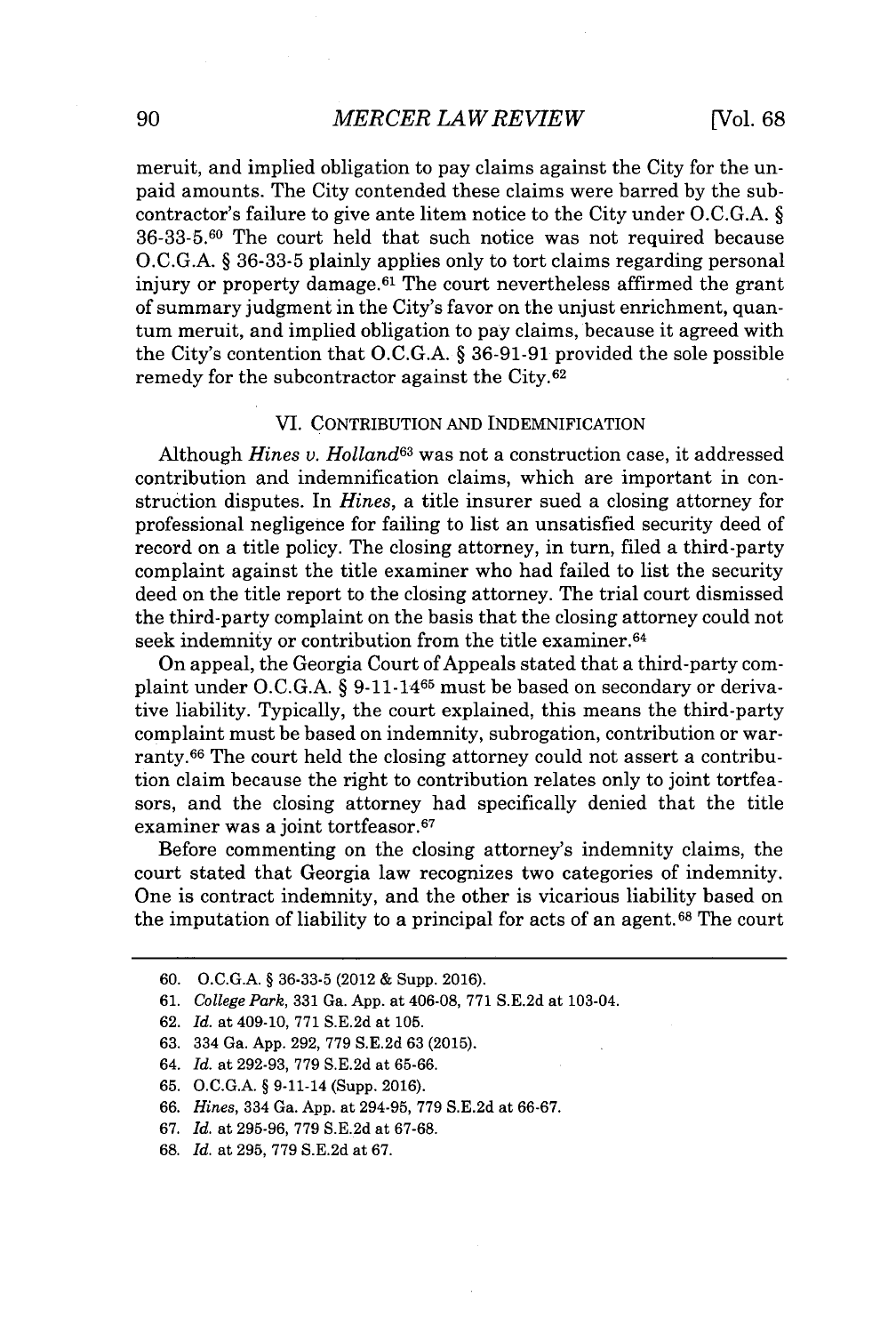then held that the closing attorney was not alleging he was vicariously liable for the acts of the title examiner, but instead that the title examiner's negligence caused him to be professionally negligent.<sup>69</sup> The court added that under Georgia law, only an attorney is authorized to render legal opinions as to the status of the title to realty.70 Thus, the closing attorney was directly, rather than vicariously, liable.<sup>71</sup>

#### VII.ANTI-INDEMNITY PROVISIONS IN **O.C.G.A.** *§* **13-8-2**

For many years, **O.C.G.A.** *§* **13-8-2(b) <sup>72</sup>**has outlawed provisions in contracts relative to construction, alteration, repair or maintenance of a building structure, appurtenances, and appliances that purport to require one contracting party to indemnify, hold harmless, insure or defend another of the contracting parties or other named indemnitee against liability for damage, loss, or expense arising out of bodily injury, death, or damage to property that was caused **by** the sole negligence of the indemnitee (the one benefitting from the indemnity), or its officers, agents, or employees. <sup>73</sup>

In **2016,** the Georgia Legislature added subparagraph (c) to **O.C.G.A.** *§* **13-8-2.74** It applies to contracts for engineering, architectural, and land surveying services, and it generally mirrors the indemnity restrictions in **O.C.G.A.** *§* **13-8-2(b). <sup>7</sup> <sup>5</sup>**However, it differs from **O.C.G.A.** *§* **13-8-2(b)** in three ways. First, it is not limited to bodily injury, death, and property damage. Second, it does not expressly apply only to damage caused **by** the sole negligence of the indemnitee, or its officers, agents, or employees. Third, it does not apply to damages, losses, or expenses to the extent caused **by** or resulting from the negligence, recklessness, or intentionally wrongful conduct of the indemnitor or other persons employed or utilized **by** the indemnitor in the performance of the contract.

**71.** *Id.* at **297, 779 S.E.2d** at **68.**

**75. O.C.G.A. § 13-8-2(b).**

*<sup>69.</sup> Id.* at **296, 779 S.E.2d** at **67-68.**

**<sup>70.</sup>** *Id.* at **296-97, 779 S.E.2d** at **68.**

**<sup>72.</sup> O.C.G.A. § 13-8-2(b)** (2010 **&** Supp. **2016).**

**<sup>73.</sup>** *Id.*

<sup>74.</sup> **O.C.G.A. §** 13-8-2(c) (Supp. **2016)** (enacted **by** Ga. H.R. Bill 943, Reg. Sess. **(2016)).**